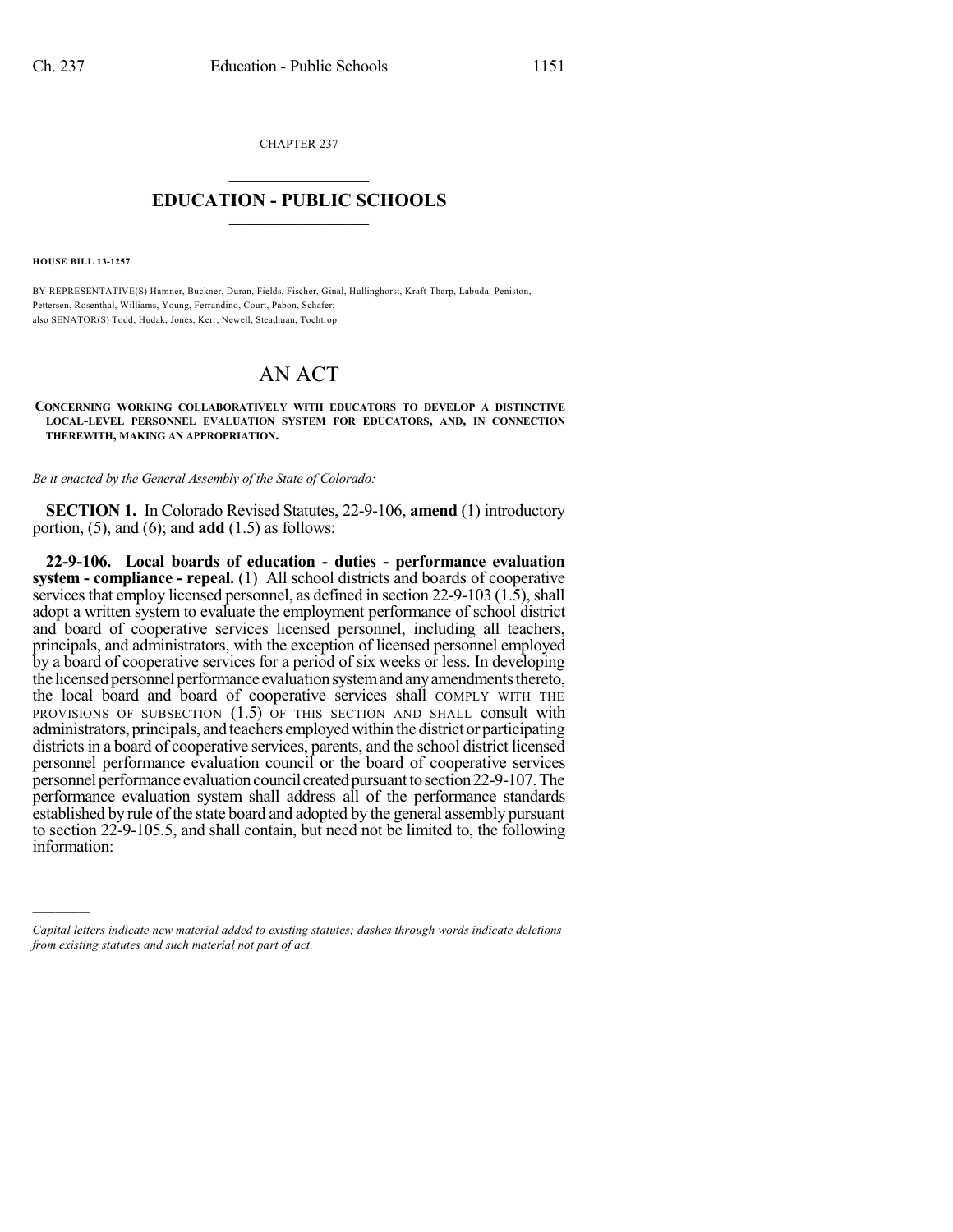(1.5) (a) ALOCAL BOARD OR BOARD OF COOPERATIVE SERVICES MAY ADOPT THE STATE MODEL PERFORMANCE EVALUATION SYSTEM ESTABLISHED BY THE RULES PROMULGATED BY THE STATE BOARD PURSUANT TO SECTION 22-9-105.5 OR MAY DEVELOP ITS OWN LOCAL LICENSED PERSONNEL EVALUATION SYSTEM THAT COMPLIES WITH THE REQUIREMENTS ESTABLISHED PURSUANT TO THIS SECTION AND THE RULES PROMULGATED BY THE STATE BOARD. IF A SCHOOL DISTRICT OR BOARD OF COOPERATIVE SERVICES DEVELOPS ITS OWN LOCAL LICENSED PERSONNEL EVALUATION SYSTEM, THE LOCAL BOARD OR BOARD OF COOPERATIVE SERVICES OR ANY INTERESTED PARTY MAY SUBMIT TO THE DEPARTMENT, OR THE DEPARTMENT MAY SOLICIT AND COLLECT, DATA RELATED TO SAID PERSONNEL EVALUATION SYSTEM FOR REVIEW BY THE DEPARTMENT.

(b) THE DEPARTMENT SHALL MONITOR SCHOOL DISTRICTS' AND BOARDS OF COOPERATIVE SERVICES' IMPLEMENTATION OF THE REQUIREMENTS FOR LOCAL LICENSED PERSONNEL EVALUATION SYSTEMS. IF, UPON INITIAL REVIEW BY THE DEPARTMENT, THE DATA SUBMITTED OR COLLECTED PURSUANT TO PARAGRAPH (a) OF THIS SUBSECTION (1.5) INDICATES THAT A SCHOOL DISTRICT OR BOARD OF COOPERATIVE SERVICES IS UNABLE TO IMPLEMENT A LOCAL LICENSED PERSONNEL EVALUATION SYSTEM THAT MEETS THE OBJECTIVES OF THIS ARTICLE, THE DEPARTMENT SHALL CONDUCT A MORE THOROUGH REVIEW OF THE SCHOOL DISTRICT'S OR BOARD OF COOPERATIVE SERVICES'PROCESSES AND PROCEDURES FOR SAID EVALUATION SYSTEM TO ENSURE THAT IT IS PROFESSIONALLY SOUND; RESULTS IN FAIR, ADEQUATE, AND CREDIBLE EVALUATIONS; SATISFIES THE QUALITY STANDARDS ESTABLISHED BY RULE OF THE STATE BOARD IN A MANNER THAT IS APPROPRIATE TO THE SIZE,DEMOGRAPHICS,AND LOCATION OF THE LOCAL BOARD OR BOARD OF COOPERATIVE SERVICES; AND IS CONSISTENT WITH THE GOALS, OBJECTIVES, AND INTENT OF THIS ARTICLE.

 $(c)$ (I) PURSUANT TO SECTION 22-11-206(4)(b), IF THE DEPARTMENT HAS REASON TO BELIEVE THAT A LOCAL LICENSED PERSONNEL EVALUATION SYSTEM DEVELOPED BY A LOCAL BOARD OR BOARD OF COOPERATIVE SERVICES IS NOT IN SUBSTANTIAL COMPLIANCE WITH ONE OR MORE OF THE APPLICABLE STATUTORY OR REGULATORY REQUIREMENTS OF THIS ARTICLE, THE DEPARTMENT SHALL NOTIFY THE LOCAL BOARD OR BOARD OF COOPERATIVE SERVICES THAT IT HAS NINETY DAYS AFTER THE DATE OF THE NOTICE TO BRING ITS LOCAL LICENSED PERSONNEL EVALUATION SYSTEM INTO COMPLIANCE. THE DEPARTMENT SHALL WORK COLLABORATIVELY WITH THE SCHOOL DISTRICT OR BOARD OF COOPERATIVE SERVICES DURING THE NINETY DAY PERIOD TO BRING THE LOCAL LICENSED PERSONNEL EVALUATION SYSTEM INTO COMPLIANCE WITH THE APPLICABLE STATUTORY OR REGULATORY REQUIREMENTS.

(II) IF, AT THE END OF THE NINETY-DAY PERIOD, THE DEPARTMENT FINDS THAT THE LOCAL LICENSED PERSONNEL EVALUATION SYSTEM IS NOT SUBSTANTIALLY IN COMPLIANCE WITH THE APPLICABLE STATUTORY OR REGULATORY REQUIREMENTS, THE DEPARTMENT SHALL DETERMINE THE APPROPRIATE REMEDIES TO CORRECT THE IDENTIFIED AREAS OF NONCOMPLIANCE, INCLUDING BUT NOT LIMITED TO:

(A) EXTENDING THE TIME FRAME FOR COMPLIANCE;

(B) IMPOSING INTERVENTIONS SPECIFIED IN ARTICLE 11 OF TITLE 22; OR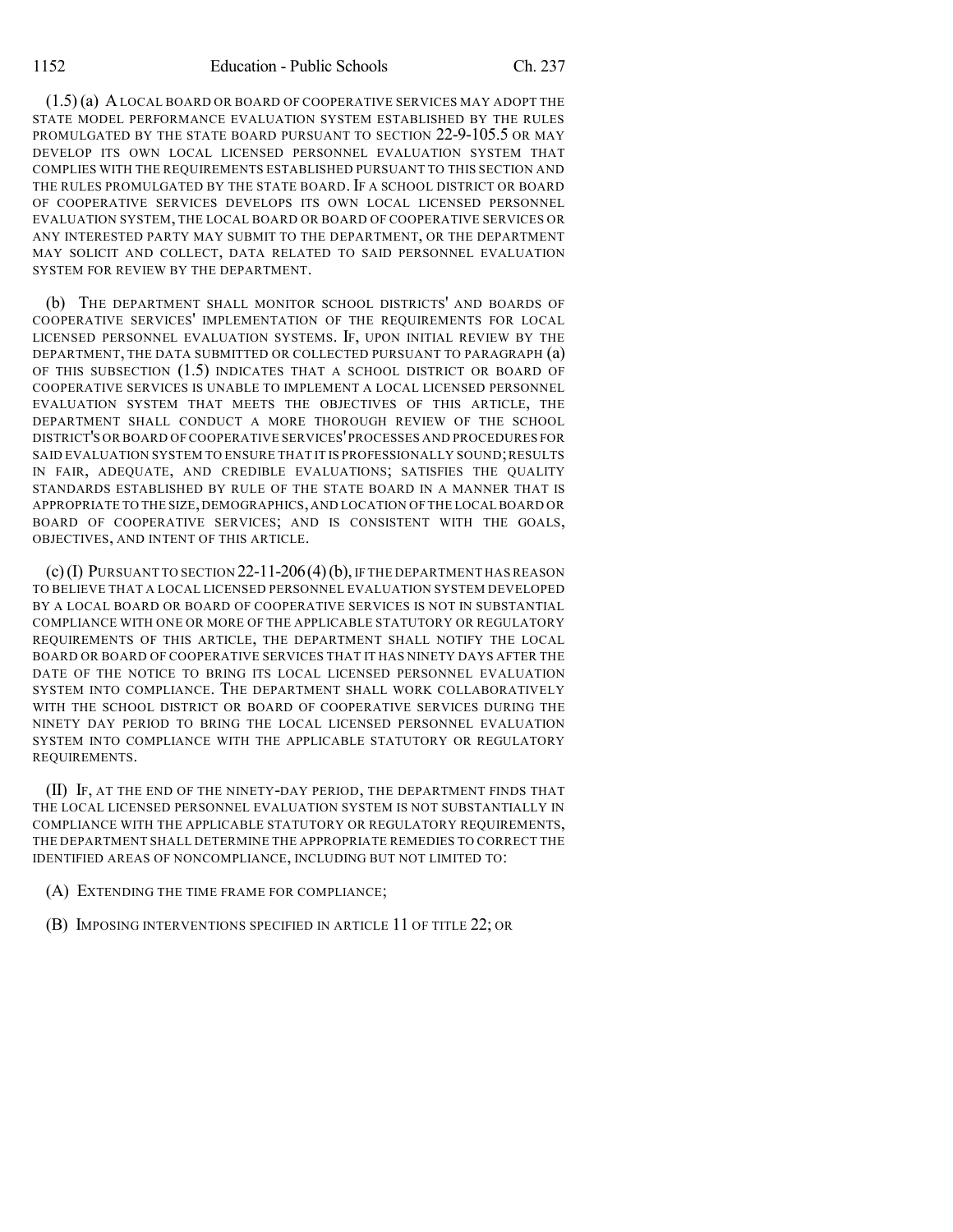(C) AS A LAST RESORT, REQUIRING THE SCHOOL DISTRICT OR BOARD OF COOPERATIVE SERVICES TO IMPLEMENT SOME OR ALL OF THE STATE MODEL SYSTEM. A SCHOOL DISTRICT OR BOARD OF COOPERATIVE SERVICES SHALL ONLY BE REQUIRED TO IMPLEMENT THOSE ASPECTS OF THE STATE MODEL SYSTEM THAT ARE DEEMED NECESSARY TO BRING THE LOCAL LICENSED PERSONNEL EVALUATION SYSTEM INTO COMPLIANCE.

(III) IF THE DEPARTMENT DETERMINES THAT THE NONCOMPLIANCE IS SUBSTANTIAL ENOUGH TO CALL INTO QUESTION THE VALIDITY OF THE EDUCATOR EVALUATION RATINGS, THE DEPARTMENT MAY TAKE APPROPRIATE ACTION THAT MAY INCLUDE INVALIDATING THE SCHOOL DISTRICT'S OR BOARD OF COOPERATIVE SERVICES' EDUCATOR RATINGS FOR THE EVALUATION CYCLES IN QUESTION. IF THE DEPARTMENT DETERMINES THAT THE NONCOMPLIANCE REQUIRES INVALIDATING THE SCHOOL DISTRICT'S OR BOARD OF COOPERATIVE SERVICES' EDUCATOR RATINGS:

(A) A TEACHER WHO RECEIVED A RATING OF EFFECTIVE OR HIGHLY EFFECTIVE SHALL RETAIN THAT RATING; AND

(B) A TEACHER WHO RECEIVED A RATING OF PARTIALLY EFFECTIVE OR INEFFECTIVE SHALL RECEIVE A "NO SCORE" RATING FOR THE YEAR IN QUESTION. HOWEVER, IF IN THE FOLLOWING ACADEMIC YEAR, THE DEPARTMENT DETERMINES THAT THE SCHOOL DISTRICT'S OR BOARD OF COOPERATIVE SERVICES' LOCAL LICENSED PERSONNEL EVALUATION SYSTEM ISCOMPLIANT WITH THE REQUIREMENTS OF THIS ARTICLE AND THE TEACHER RECEIVES A PERFORMANCE EVALUATION RATING OF INEFFECTIVE OR PARTIALLY EFFECTIVE, THIS RATING SHALL HAVE THE CONSEQUENCE OF A SECOND CONSECUTIVE INEFFECTIVE RATING.

(d) THE GENERAL ASSEMBLY FINDS THAT, FOR PURPOSES OF SECTION 17 OF ARTICLE IX OF THE STATE CONSTITUTION, THE REVIEW OF LOCAL LICENSED PERSONNEL EVALUATION SYSTEMS AS PROVIDED FOR IN THIS SUBSECTION  $(1.5)$  IS AN IMPORTANT COMPONENT OF AN ACCOUNTABLE PROGRAM TO MEET STATE ACADEMIC STANDARDS AND, THEREFORE, MAY BE FUNDED FROM MONEYS IN THE STATE EDUCATION FUND CREATED IN SECTION 17 (4) OF ARTICLE IX OF THE STATE CONSTITUTION.

(5) The school district or board of cooperative services licensed personnel performance evaluation system, processes, and procedures may MUST be in accord with the guidelines RULES adopted by the state board. The system shall be developed after consultation with the school district or board of cooperative services licensed personnel performance evaluation council created pursuant to section 22-9-107 with regard to the planning, development, adoption, and implementation of such system, and said council shall conduct a continuous evaluation of said system.

 $(6)$  PURSUANT TO SUBSECTION  $(1.5)$  OF THIS SECTION, the state board DEPARTMENT shall approve any school district's or board of cooperative services' existing LOCAL licensed personnel performance evaluation system and related processes and procedures if TO DETERMINE WHETHER such system, processes, and procedures are consistent with this article.

**SECTION 2.** In Colorado Revised Statutes, 22-9-104, **repeal** (2)(d) as follows: